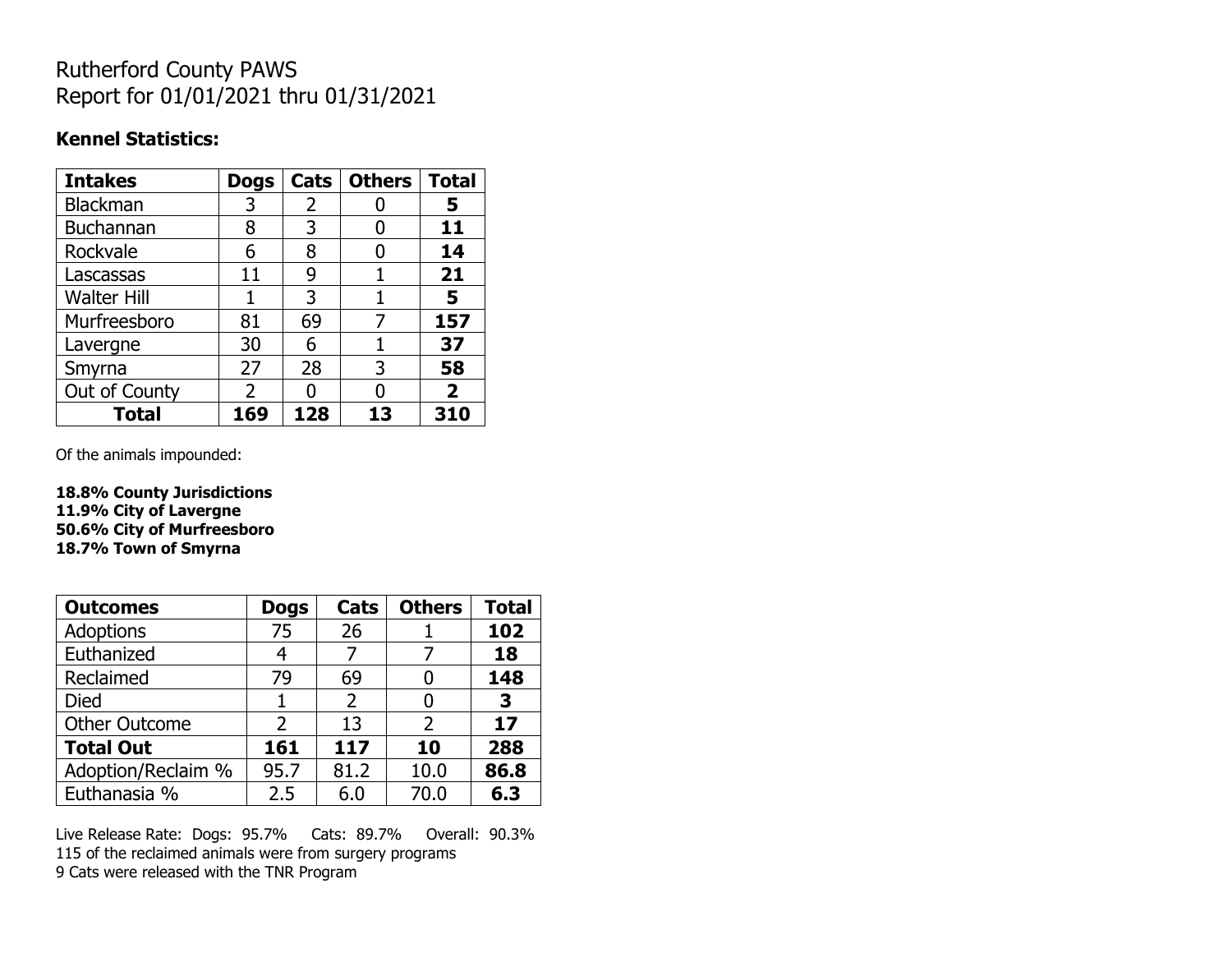Animals left in shelter on 01/31/2021: 60

927 People visited the shelter looking for a lost /new pet.

1884 Logged calls/voice mails for the month.

### **Activity Report by Jurisdiction:**

| Zones        | <b>Calls Received</b> | Calls Completed |
|--------------|-----------------------|-----------------|
| Blackman     | 109                   | 131             |
| Buchannan    | 86                    | 101             |
| Lavergne     | 188                   | 210             |
| Lascassas    | 83                    | 103             |
| Murfreesboro | 487                   | 525             |
| Rockvale     | 64                    | 75              |
| Smyrna       | 181                   | 198             |
| Walter Hill  | 41                    | 47              |
| Out of Area  | 45                    | 45              |
| <b>Total</b> | 1284                  | 1435            |

33.4% County Jurisdictions 14.6% City of Lavergne 37.9% City of Murfreesboro 14.1% Town of Smyrna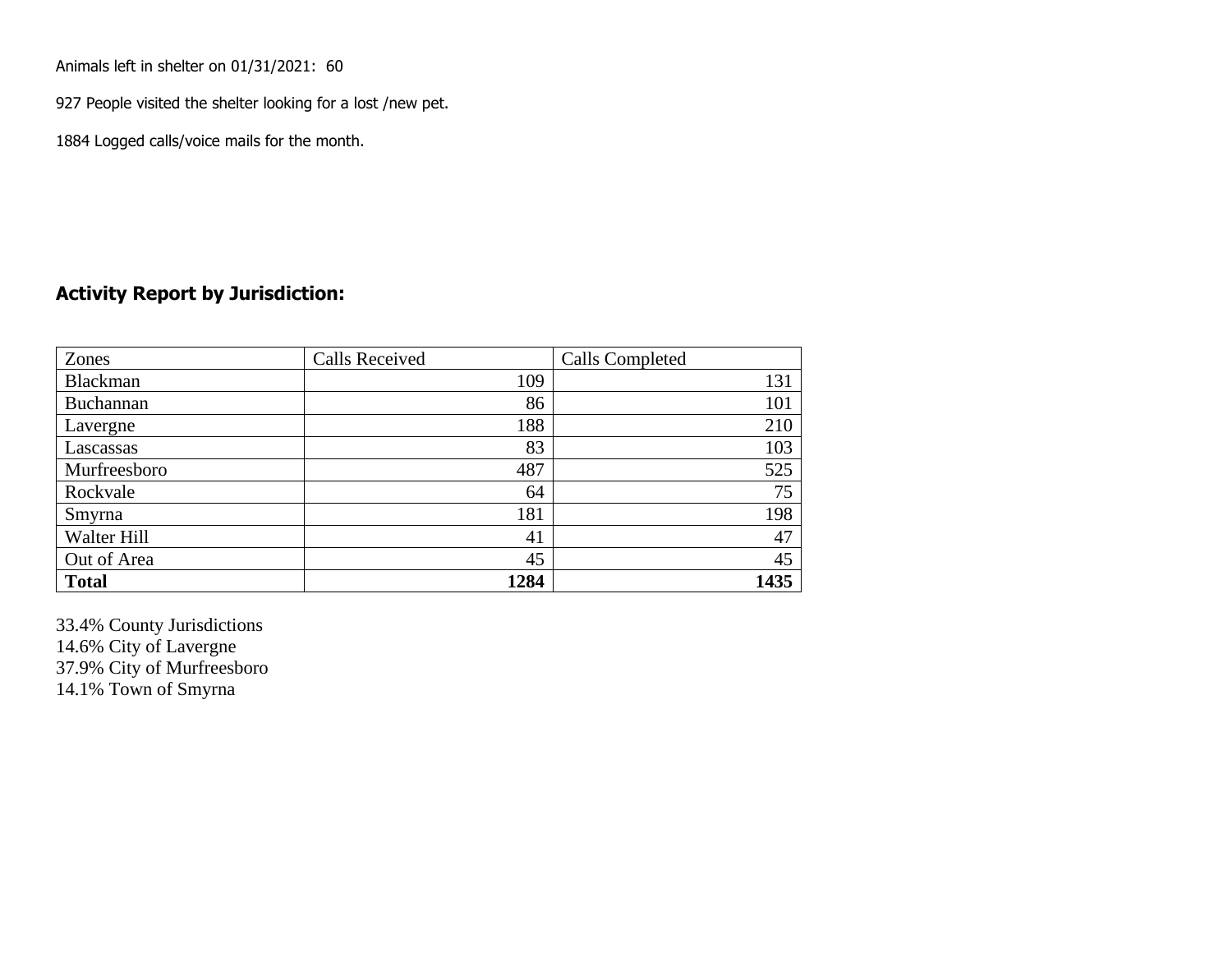## **Mileage:**

| <b>Officer</b> | <b>Miles</b> |
|----------------|--------------|
| 422            | 1005         |
| 423            | 1336         |
| 424            | 1503         |
| 425            | 1192         |
| 426            | 1077         |
| 427            | 819          |
| 428            | 966          |
| 430            | 889          |
| 434            | 1009         |
| 437            | 1174         |
|                |              |
|                |              |
|                |              |
|                |              |
|                |              |
|                |              |
|                |              |
| <b>Total</b>   | 10970        |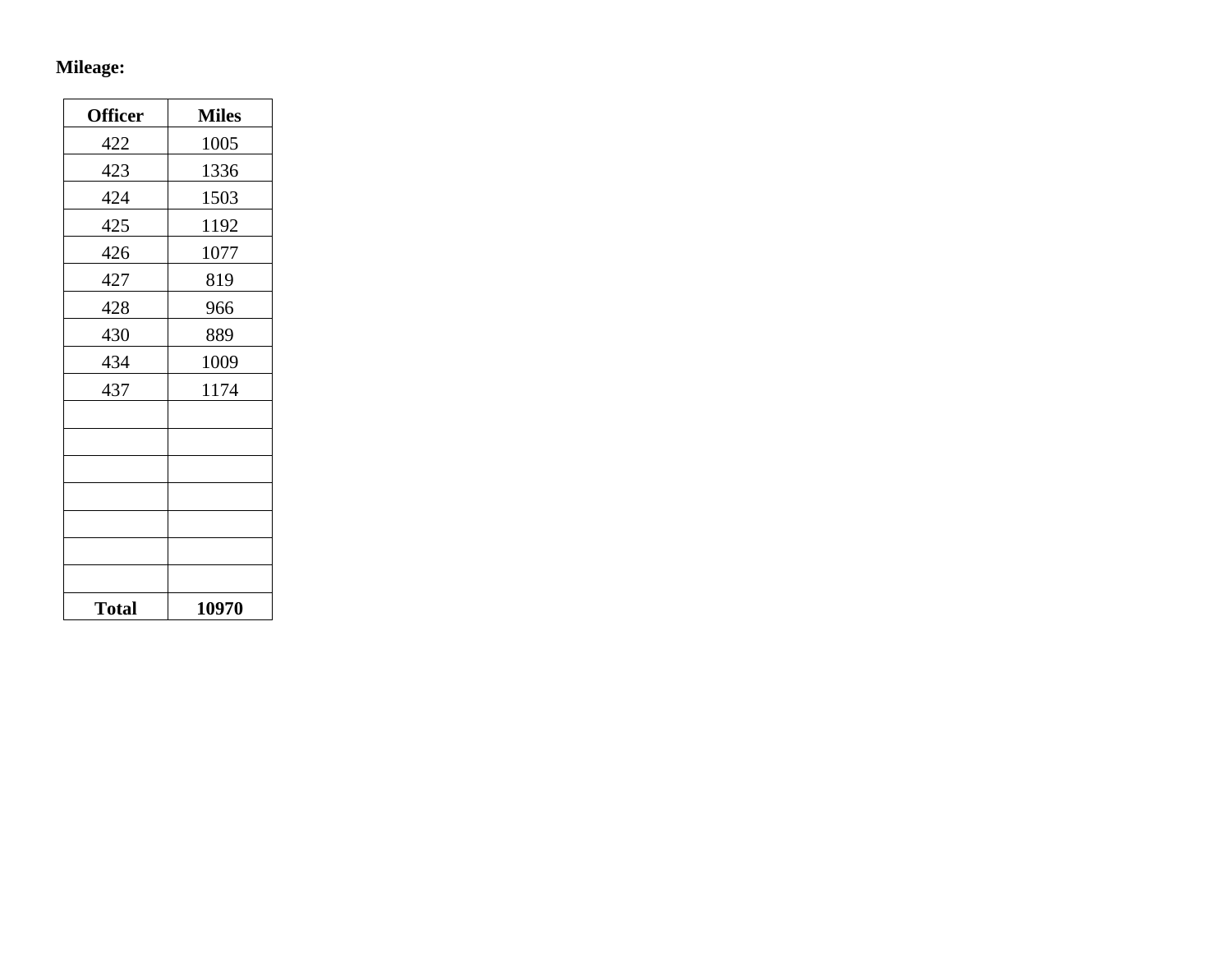# Fiscal Year-to-Date Report 07/01/2020 thru 01/31/2021

### **Kennel Statistics:**

| <b>Intakes</b>     | <b>Dogs</b> | Cats | <b>Others</b>  | <b>Total</b> |
|--------------------|-------------|------|----------------|--------------|
| Blackman           | 32          | 84   | 2              | 118          |
| <b>Buchannan</b>   | 75          | 67   | 3              | 145          |
| Rockvale           | 68          | 111  | 2              | 181          |
| Lascassas          | 54          | 63   | $\overline{2}$ | 119          |
| <b>Walter Hill</b> | 29          | 28   | 3              | 60           |
| Murfreesboro       | 720         | 922  | 41             | 1683         |
| Lavergne           | 153         | 227  | 13             | 393          |
| Smyrna             | 230         | 352  | 34             | 616          |
| Out of County      | 48          | 27   | 0              | 75           |
| <b>Total</b>       | 1409        | 1881 | 100            | 3390         |

Of the animals impounded since July 01:

**20.6% County Jurisdictions**

**11.6% City of Lavergne**

**49.6% City of Murfreesboro 18.2% Town of Smyrna**

| <b>Outcomes</b>      | <b>Dogs</b> | Cats | <b>Others</b> | <b>Total</b> |
|----------------------|-------------|------|---------------|--------------|
| <b>Adoptions</b>     | 593         | 712  | 14            | 1319         |
| Euthanized           | 63          | 70   | 34            | 167          |
| Reclaimed            | 733         | 761  | 3             | 1497         |
| <b>Died</b>          | 4           | 41   | 5             | 50           |
| <b>Other Outcome</b> | 15          | 355  | 41            | 411          |
| <b>Total Out</b>     | 1408        | 1939 | 97            | 3444         |
| Adoption/Reclaim %   | 94.2        | 76.0 | 17.5          | 81.8         |
| Euthanasia %         | 4.5         | 3.6  | 35.1          | 4.8          |

Live Release Rate: 92.7%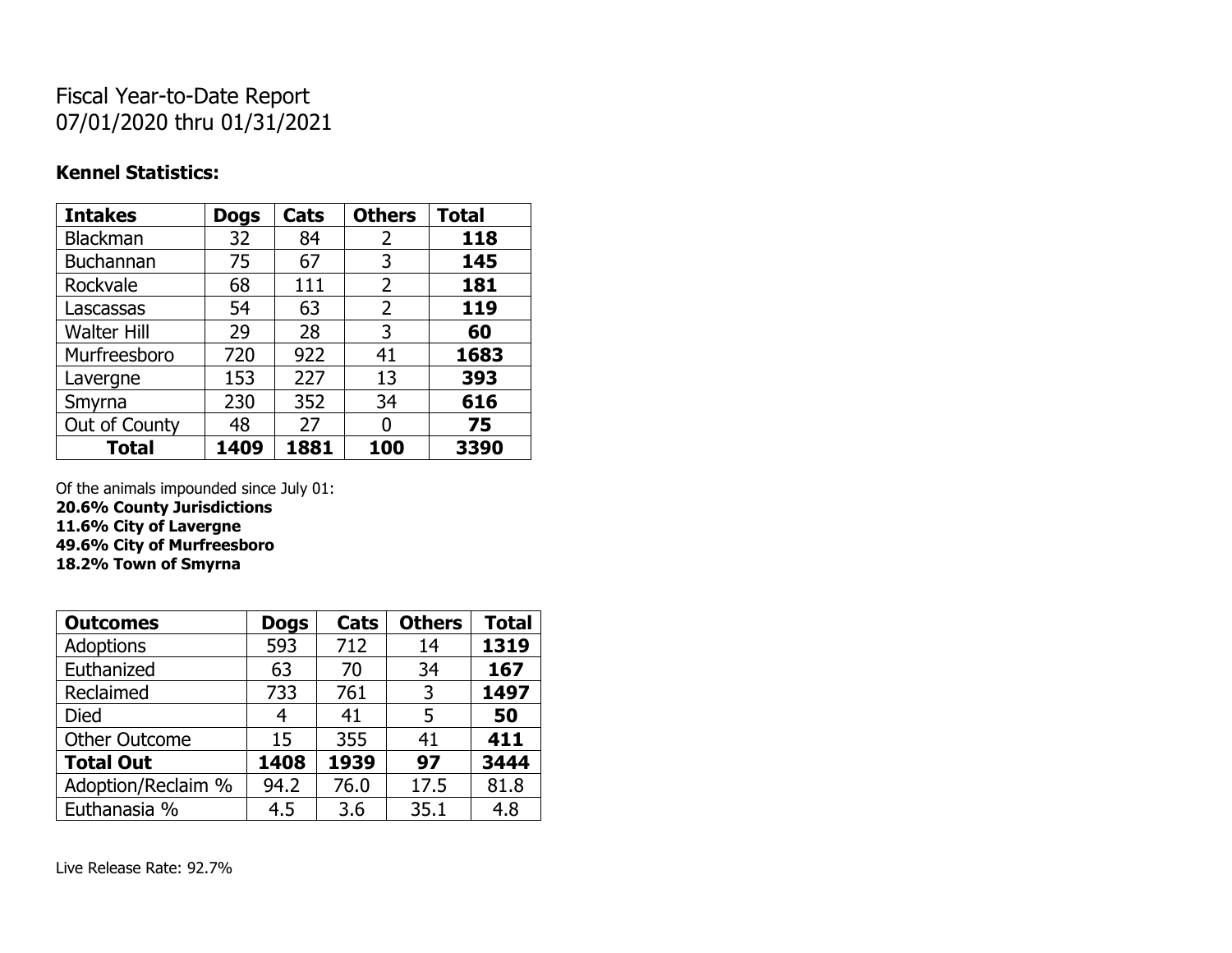14745 People have visited the shelter since July 01, 2020 looking for a lost /new pet.

13241 Logged calls/voice mails since July 01, 2020.

## **Activity Report by Jurisdiction:**

| Zones           | <b>Calls Received</b> | Calls Completed |
|-----------------|-----------------------|-----------------|
| <b>Blackman</b> | 1071                  | 1095            |
| Buchannan       | 720                   | 736             |
| Lavergne        | 1443                  | 1462            |
| Lascassas       | 918                   | 938             |
| Murfreesboro    | 3640                  | 3680            |
| Rockvale        | 737                   | 747             |
| Smyrna          | 1618                  | 1629            |
| Walter Hill     | 573                   | 578             |
| Out of Area     | 270                   | 267             |
| <b>Total</b>    | 10990                 | 11132           |

39.1% County Jurisdictions 13.1% City of Lavergne 33.1% City of Murfreesboro 14.7% Town of Smyrna